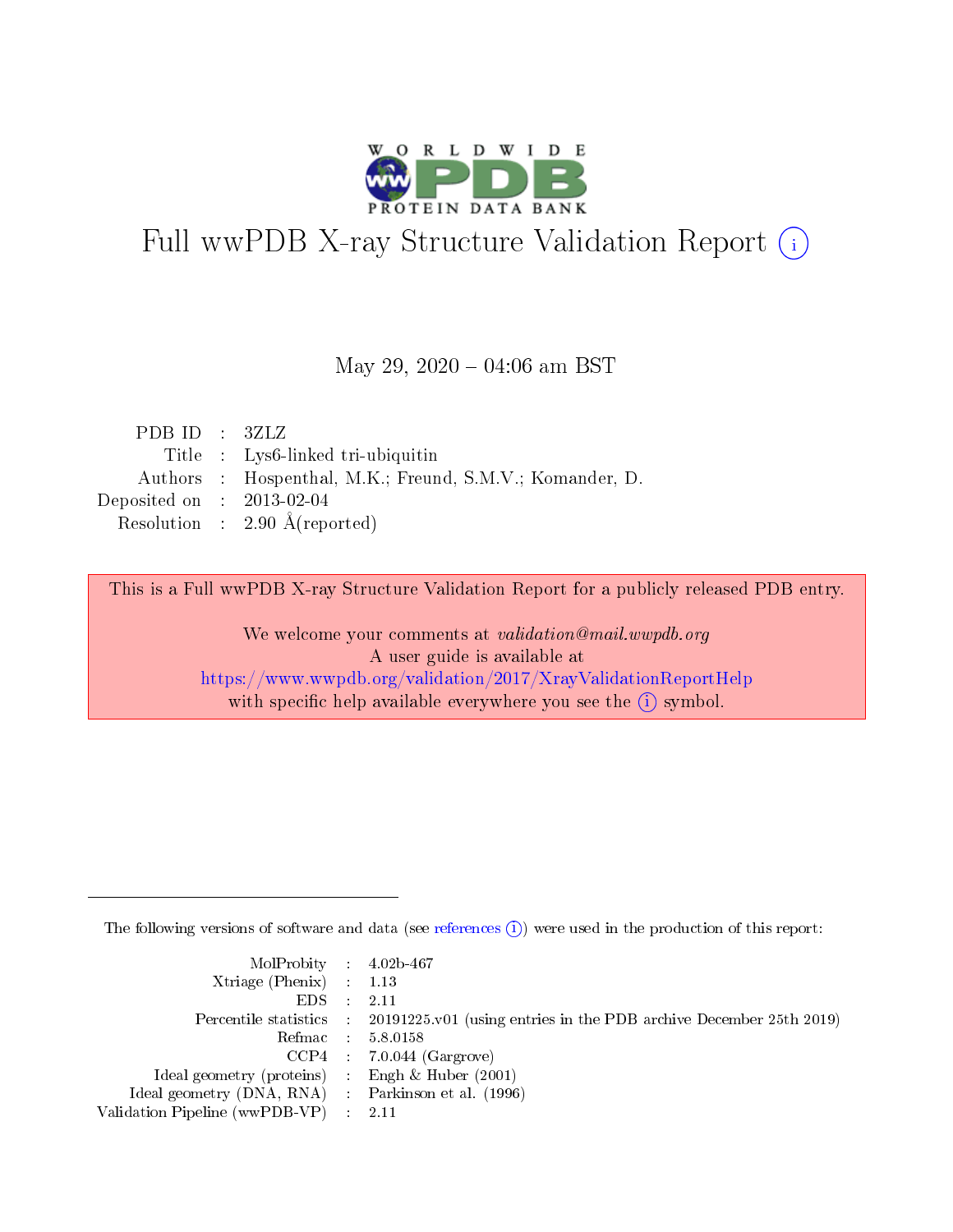# 1 [O](https://www.wwpdb.org/validation/2017/XrayValidationReportHelp#overall_quality)verall quality at a glance  $(i)$

The following experimental techniques were used to determine the structure: X-RAY DIFFRACTION

The reported resolution of this entry is 2.90 Å.

Percentile scores (ranging between 0-100) for global validation metrics of the entry are shown in the following graphic. The table shows the number of entries on which the scores are based.



| Metric                | Whole archive<br>$(\#\text{Entries})$ | Similar resolution<br>$(\#\text{Entries},\,\text{resolution}\,\,\text{range}(\textup{\AA}))$ |
|-----------------------|---------------------------------------|----------------------------------------------------------------------------------------------|
| $R_{free}$            | 130704                                | $1957(2.90-2.90)$                                                                            |
| Clashscore            | 141614                                | $2172(2.90-2.90)$                                                                            |
| Ramachandran outliers | 138981                                | $2115(2.90-2.90)$                                                                            |
| Sidechain outliers    | 138945                                | $2117(2.90-2.90)$                                                                            |
| RSRZ outliers         | 127900                                | $1906(2.90-2.90)$                                                                            |

The table below summarises the geometric issues observed across the polymeric chains and their fit to the electron density. The red, orange, yellow and green segments on the lower bar indicate the fraction of residues that contain outliers for  $>=3, 2, 1$  and 0 types of geometric quality criteria respectively. A grey segment represents the fraction of residues that are not modelled. The numeric value for each fraction is indicated below the corresponding segment, with a dot representing fractions  $\epsilon=5\%$  The upper red bar (where present) indicates the fraction of residues that have poor fit to the electron density. The numeric value is given above the bar.

| Mol | $Chain$ Length | Quality of chain |     |    |
|-----|----------------|------------------|-----|----|
|     | 76             | $\%$<br>87%      | 9%  |    |
|     | 76             | 83%              | 11% | 7% |

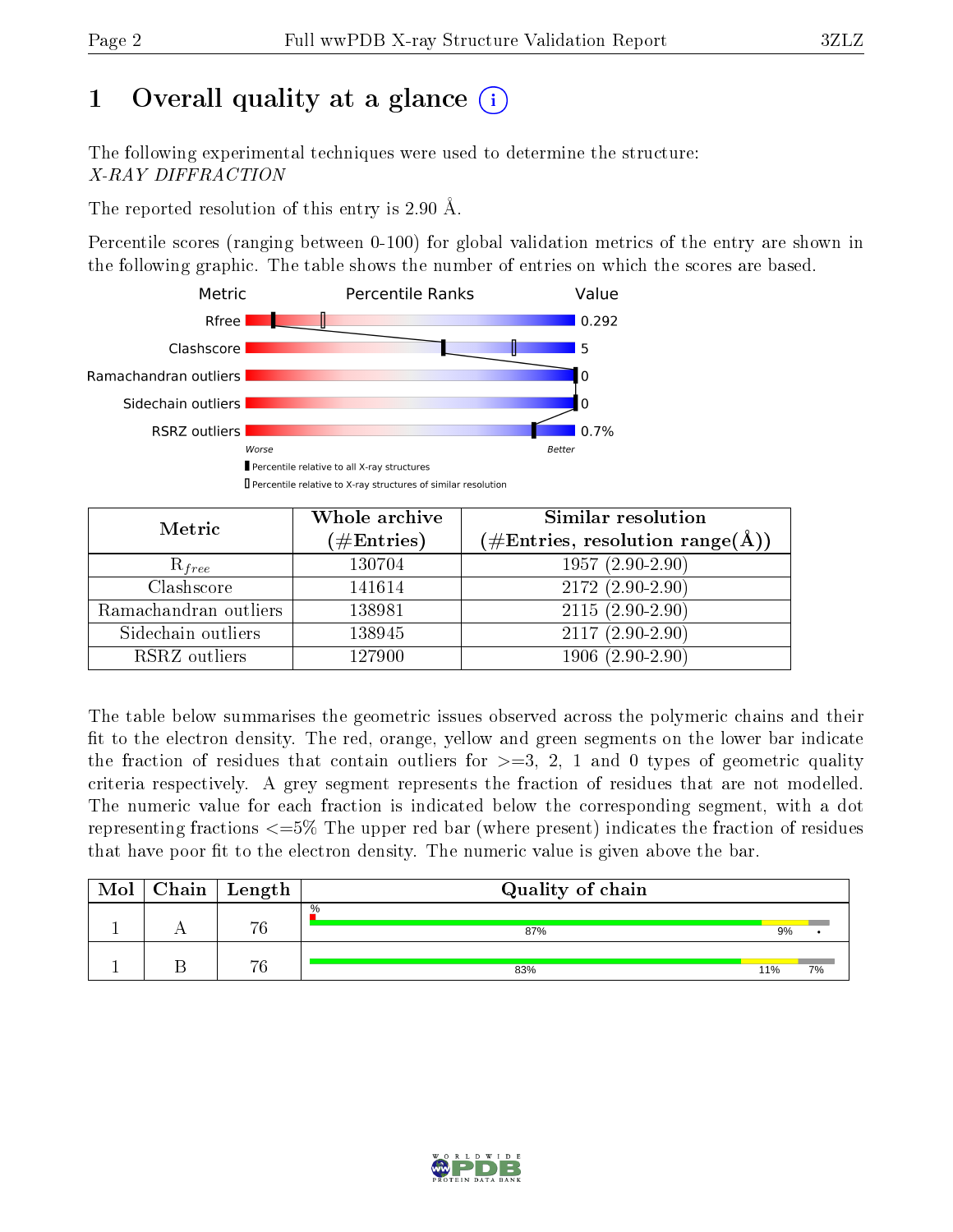# 2 Entry composition (i)

There are 2 unique types of molecules in this entry. The entry contains 1008 atoms, of which 0 are hydrogens and 0 are deuteriums.

In the tables below, the ZeroOcc column contains the number of atoms modelled with zero occupancy, the AltConf column contains the number of residues with at least one atom in alternate conformation and the Trace column contains the number of residues modelled with at most 2 atoms.

|  | Mol   Chain   Residues | Atoms         |                 |  |  |  | $\text{ZeroOcc} \mid \text{AltConf} \mid \text{Trace}$ |  |
|--|------------------------|---------------|-----------------|--|--|--|--------------------------------------------------------|--|
|  | 73                     | Total C N O S |                 |  |  |  |                                                        |  |
|  |                        |               | 493 316 81 95 1 |  |  |  |                                                        |  |
|  |                        | Total C N O S |                 |  |  |  |                                                        |  |
|  |                        | 510           | 326 83 100      |  |  |  |                                                        |  |

Molecule 1 is a protein called UBIQUITIN.

There are 2 discrepancies between the modelled and reference sequences:

| Chain | Residue   Modelled | $^{\shortmid}$ Actual | Comment                          | Reference |
|-------|--------------------|-----------------------|----------------------------------|-----------|
|       | $\rm{ARG}$         | LYS                   | engineered mutation   UNP P0CG47 |           |
|       | $\rm{ARG}$         | LYS                   | engineered mutation   UNP P0CG47 |           |

• Molecule 2 is ZINC ION (three-letter code: ZN) (formula: Zn).

|  | $Mol$   Chain   Residues | Atoms    | ZeroOcc   AltConf |
|--|--------------------------|----------|-------------------|
|  |                          | Total Zn |                   |
|  |                          | Total Zn |                   |

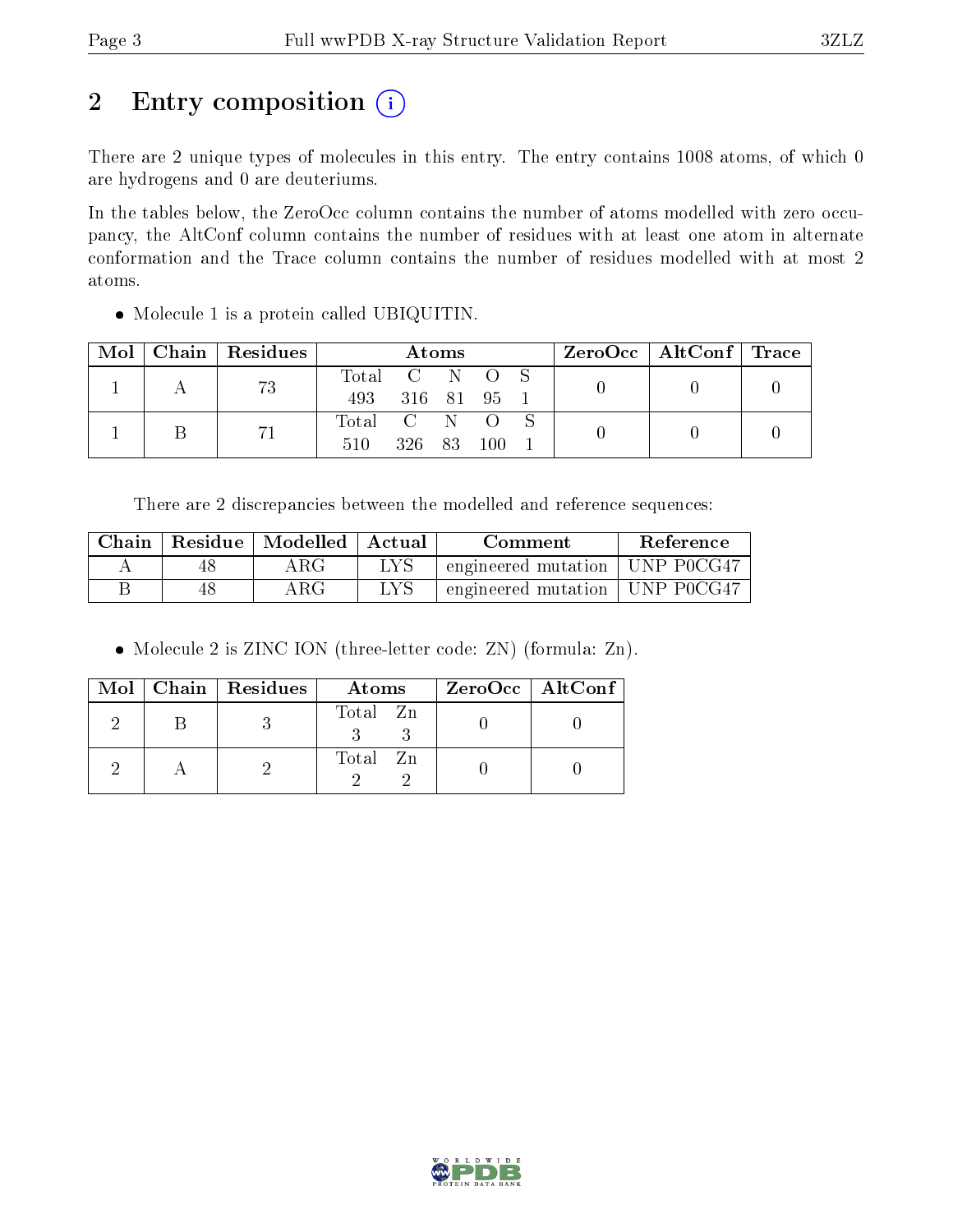# 3 Residue-property plots  $(i)$

These plots are drawn for all protein, RNA and DNA chains in the entry. The first graphic for a chain summarises the proportions of the various outlier classes displayed in the second graphic. The second graphic shows the sequence view annotated by issues in geometry and electron density. Residues are color-coded according to the number of geometric quality criteria for which they contain at least one outlier: green  $= 0$ , yellow  $= 1$ , orange  $= 2$  and red  $= 3$  or more. A red dot above a residue indicates a poor fit to the electron density (RSRZ  $> 2$ ). Stretches of 2 or more consecutive residues without any outlier are shown as a green connector. Residues present in the sample, but not in the model, are shown in grey.



• Molecule 1: UBIQUITIN

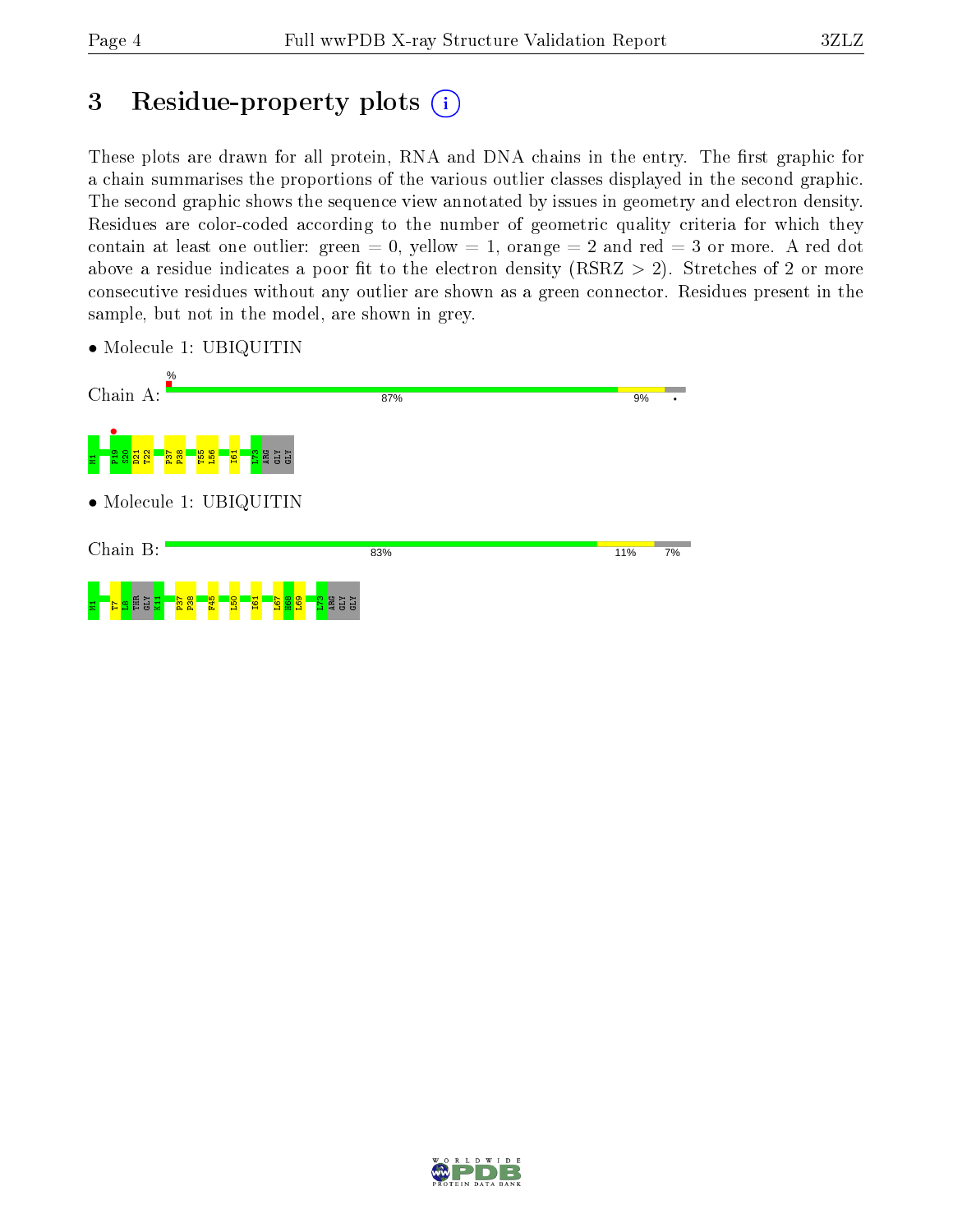# 4 Data and refinement statistics  $(i)$

| Property                                                             | Value                                                          | Source                       |
|----------------------------------------------------------------------|----------------------------------------------------------------|------------------------------|
| Space group                                                          | P 43 3 2                                                       | Depositor                    |
| Cell constants                                                       | $104.93\text{\AA}$<br>$104.93\text{\AA}$<br>$104.93\text{\AA}$ | Depositor                    |
| a, b, c, $\alpha$ , $\beta$ , $\gamma$                               | $90.00^\circ$<br>$90.00^\circ$<br>$90.00^\circ$                |                              |
| Resolution $(A)$                                                     | $33.18 -$<br>2.90                                              | Depositor                    |
|                                                                      | $74.20 = 2.90$                                                 | <b>EDS</b>                   |
| % Data completeness                                                  | $96.0 (33.18-2.90)$                                            | Depositor                    |
| (in resolution range)                                                | 95.2 (74.20-2.90)                                              | <b>EDS</b>                   |
| $R_{merge}$                                                          | 0.13                                                           | Depositor                    |
| $\mathrm{R}_{sym}$                                                   | (Not available)                                                | Depositor                    |
| $\sqrt{I/\sigma}(I) > 1$                                             | $1.96$ (at $2.91$ Å)                                           | Xtriage                      |
| Refinement program                                                   | PHENIX (PHENIX.REFINE)                                         | Depositor                    |
| $R, R_{free}$                                                        | 0.249<br>0.288<br>$\mathcal{L}$                                | Depositor                    |
|                                                                      | $0.262$ ,<br>0.292                                             | DCC                          |
| $R_{free}$ test set                                                  | 579 reflections $(12.69\%)$                                    | wwPDB-VP                     |
| Wilson B-factor $(A^2)$                                              | 81.6                                                           | Xtriage                      |
| Anisotropy                                                           | 0.000                                                          | Xtriage                      |
| Bulk solvent $k_{sol}(e/\mathring{A}^3)$ , $B_{sol}(\mathring{A}^2)$ | $0.34$ , $70.1$                                                | <b>EDS</b>                   |
| L-test for twinning <sup>2</sup>                                     | $< L >$ = 0.47, $< L2$ = 0.31                                  | Xtriage                      |
| Estimated twinning fraction                                          | No twinning to report.                                         | $\overline{\text{X}}$ triage |
| $F_o, F_c$ correlation                                               | 0.88                                                           | <b>EDS</b>                   |
| Total number of atoms                                                | 1008                                                           | wwPDB-VP                     |
| Average B, all atoms $(A^2)$                                         | 78.0                                                           | wwPDB-VP                     |

Xtriage's analysis on translational NCS is as follows: The largest off-origin peak in the Patterson function is  $4.23\%$  of the height of the origin peak. No significant pseudotranslation is detected.

<sup>&</sup>lt;sup>2</sup>Theoretical values of  $\langle |L| \rangle$ ,  $\langle L^2 \rangle$  for acentric reflections are 0.5, 0.333 respectively for untwinned datasets, and 0.375, 0.2 for perfectly twinned datasets.



<span id="page-4-1"></span><span id="page-4-0"></span><sup>1</sup> Intensities estimated from amplitudes.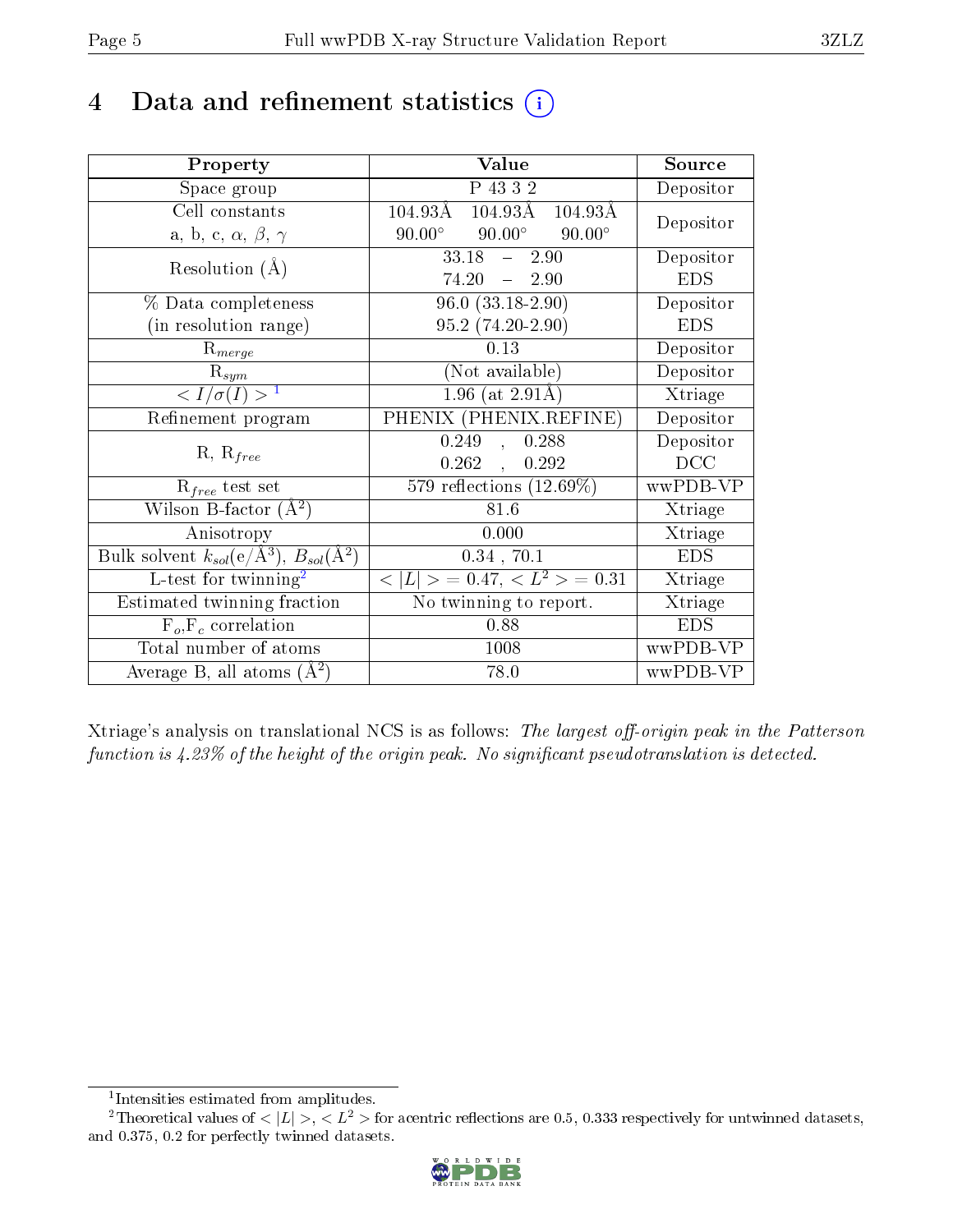# 5 Model quality  $(i)$

# 5.1 Standard geometry  $(i)$

Bond lengths and bond angles in the following residue types are not validated in this section: ZN

The Z score for a bond length (or angle) is the number of standard deviations the observed value is removed from the expected value. A bond length (or angle) with  $|Z| > 5$  is considered an outlier worth inspection. RMSZ is the root-mean-square of all Z scores of the bond lengths (or angles).

| Mol | Chain |             | Bond lengths | Bond angles |             |  |
|-----|-------|-------------|--------------|-------------|-------------|--|
|     |       | <b>RMSZ</b> | $\# Z  > 5$  | RMSZ        | # $ Z  > 5$ |  |
|     |       | 0.20        | 0/498        | 0.39        | 0/684       |  |
|     | R     | 0.20        | 0/515        | 0.41        | 0/703       |  |
| ΑH  | АH    | 0.20        | 1013         | 0.40        | /1387       |  |

There are no bond length outliers.

There are no bond angle outliers.

There are no chirality outliers.

There are no planarity outliers.

### $5.2$  Too-close contacts  $(i)$

In the following table, the Non-H and H(model) columns list the number of non-hydrogen atoms and hydrogen atoms in the chain respectively. The H(added) column lists the number of hydrogen atoms added and optimized by MolProbity. The Clashes column lists the number of clashes within the asymmetric unit, whereas Symm-Clashes lists symmetry related clashes.

|  |      |     | Mol   Chain   Non-H   H(model)   H(added)   Clashes   Symm-Clashes |
|--|------|-----|--------------------------------------------------------------------|
|  | 493  | 447 |                                                                    |
|  | 510  | 483 |                                                                    |
|  |      |     |                                                                    |
|  |      |     |                                                                    |
|  | 1008 | 930 |                                                                    |

The all-atom clashscore is defined as the number of clashes found per 1000 atoms (including hydrogen atoms). The all-atom clashscore for this structure is 5.

All (9) close contacts within the same asymmetric unit are listed below, sorted by their clash magnitude.

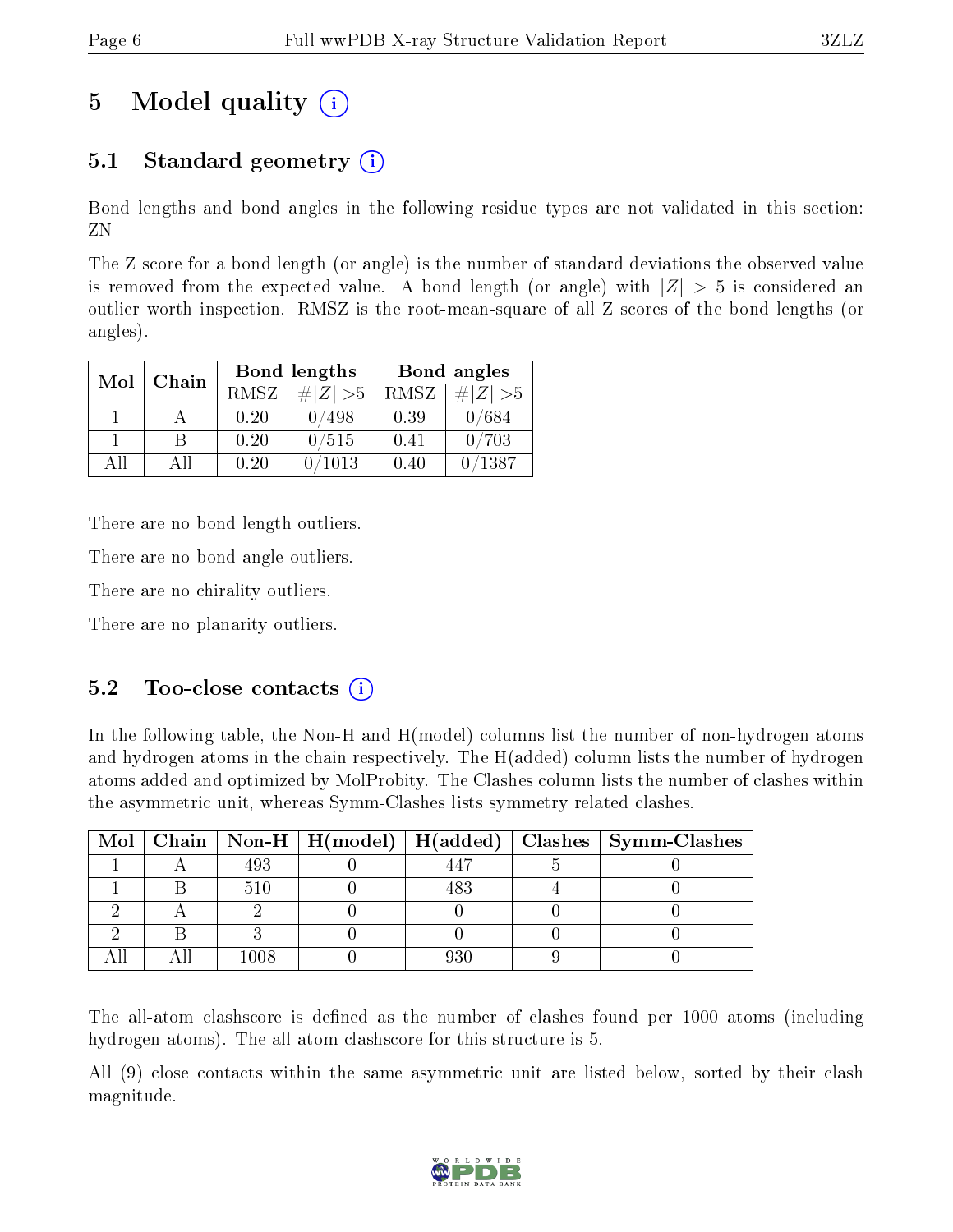| Atom-1           | Atom-2                                             | Interatomic<br>distance $(A)$ | Clash<br>overlap<br>(A) |
|------------------|----------------------------------------------------|-------------------------------|-------------------------|
| 1:A:22:THR:HG22  | $1:\overline{A}:55:\overline{THR}:\overline{H}G22$ | 1.72                          | 0.70                    |
| 1:B:61:ILE:HD13  | 1:B:67:LEU:HDI1                                    | 1.92                          | 0.51                    |
| 1: A:56:LEU:HD22 | 1: A:61: ILE: HD13                                 | 1.97                          | 0.45                    |
| 1:A:37:PRO:HA    | 1: A:38: PRO:HD3                                   | 1.88                          | 0.45                    |
| 1:A:22:THR:HA    | 1: A: 55: THEN: HA                                 | 1.99                          | 0.43                    |
| 1:B:37:PRO:HA    | 1:B:38:PRO:HD3                                     | 1.88                          | 0.42                    |
| 1:A:21:ASP:O     | 1: A:56:LEU:HG                                     | 2.19                          | 0.42                    |
| 1:B:7:THR:HG22   | 1:B:69:LEU:HB3                                     | 2.02                          | 0.41                    |
| 1:B:45:PHE:HB3   | 1:B:50:LEU:HD21                                    | 2.02                          | 0.41                    |

There are no symmetry-related clashes.

### 5.3 Torsion angles  $(i)$

#### 5.3.1 Protein backbone (i)

In the following table, the Percentiles column shows the percent Ramachandran outliers of the chain as a percentile score with respect to all X-ray entries followed by that with respect to entries of similar resolution.

The Analysed column shows the number of residues for which the backbone conformation was analysed, and the total number of residues.

| Mol | Chain | Analysed         | Favoured    |          | Allowed   Outliers | Percentiles                 |     |
|-----|-------|------------------|-------------|----------|--------------------|-----------------------------|-----|
|     |       | $71/76$ (93\%)   | 68 (96\%)   | 3(4%)    |                    | $\boxed{100}$ $\boxed{100}$ |     |
|     |       | $67/76$ $(88\%)$ | 64 $(96\%)$ | $3(4\%)$ |                    | 100                         | 100 |
| All | All   | $138/152(91\%)$  | $132(96\%)$ | 6 $(4%)$ |                    | 100                         | 100 |

There are no Ramachandran outliers to report.

#### 5.3.2 Protein sidechains  $(i)$

In the following table, the Percentiles column shows the percent sidechain outliers of the chain as a percentile score with respect to all X-ray entries followed by that with respect to entries of similar resolution.

The Analysed column shows the number of residues for which the sidechain conformation was analysed, and the total number of residues.

|                        | $Mol$   Chain | Analysed         | Rotameric   Outliers   Percentiles |  |                                     |  |  |  |  |
|------------------------|---------------|------------------|------------------------------------|--|-------------------------------------|--|--|--|--|
|                        |               | $43/68$ $(63\%)$ | $43(100\%)$                        |  | $\frac{100}{100}$ $\frac{100}{100}$ |  |  |  |  |
| Continued on next page |               |                  |                                    |  |                                     |  |  |  |  |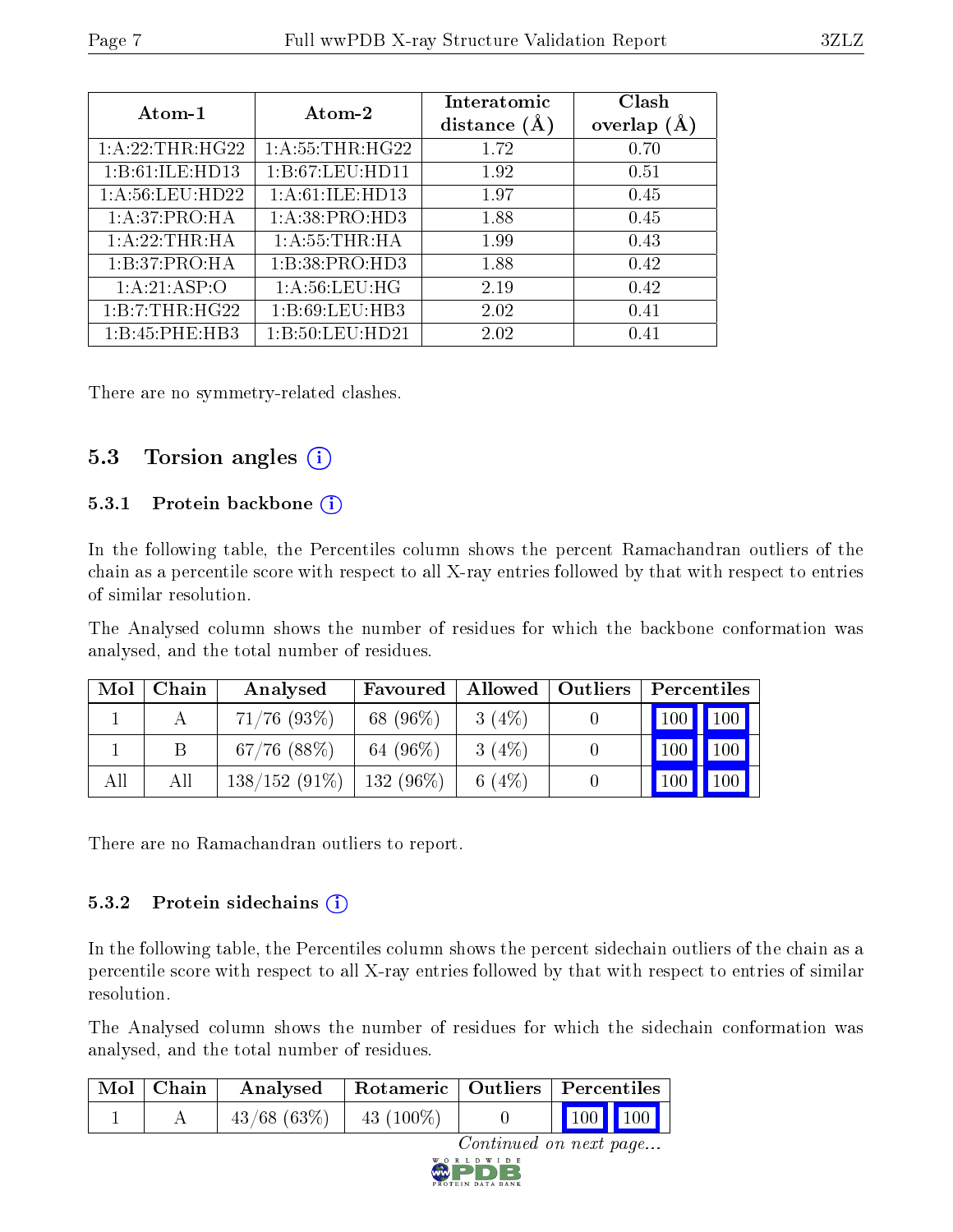|     | $Mol$   Chain | contentava pront providuo pagoni<br>Analysed | Rotameric   Outliers   Percentiles |                       |  |
|-----|---------------|----------------------------------------------|------------------------------------|-----------------------|--|
|     |               | $51/68$ (75%)                                | $51(100\%)$                        | 100 100               |  |
| All | All           | 94/136(69%)                                  | $94(100\%)$                        | $\mid$ 100 $\mid$ 100 |  |

Continued from previous page...

There are no protein residues with a non-rotameric sidechain to report.

Some sidechains can be flipped to improve hydrogen bonding and reduce clashes. There are no such sidechains identified.

#### 5.3.3 RNA [O](https://www.wwpdb.org/validation/2017/XrayValidationReportHelp#rna)i

There are no RNA molecules in this entry.

### 5.4 Non-standard residues in protein, DNA, RNA chains (i)

There are no non-standard protein/DNA/RNA residues in this entry.

### 5.5 Carbohydrates  $(i)$

There are no carbohydrates in this entry.

### 5.6 Ligand geometry  $(i)$

Of 5 ligands modelled in this entry, 5 are monoatomic - leaving 0 for Mogul analysis.

There are no bond length outliers.

There are no bond angle outliers.

There are no chirality outliers.

There are no torsion outliers.

There are no ring outliers.

No monomer is involved in short contacts.

### 5.7 [O](https://www.wwpdb.org/validation/2017/XrayValidationReportHelp#nonstandard_residues_and_ligands)ther polymers  $(i)$

There are no such residues in this entry.

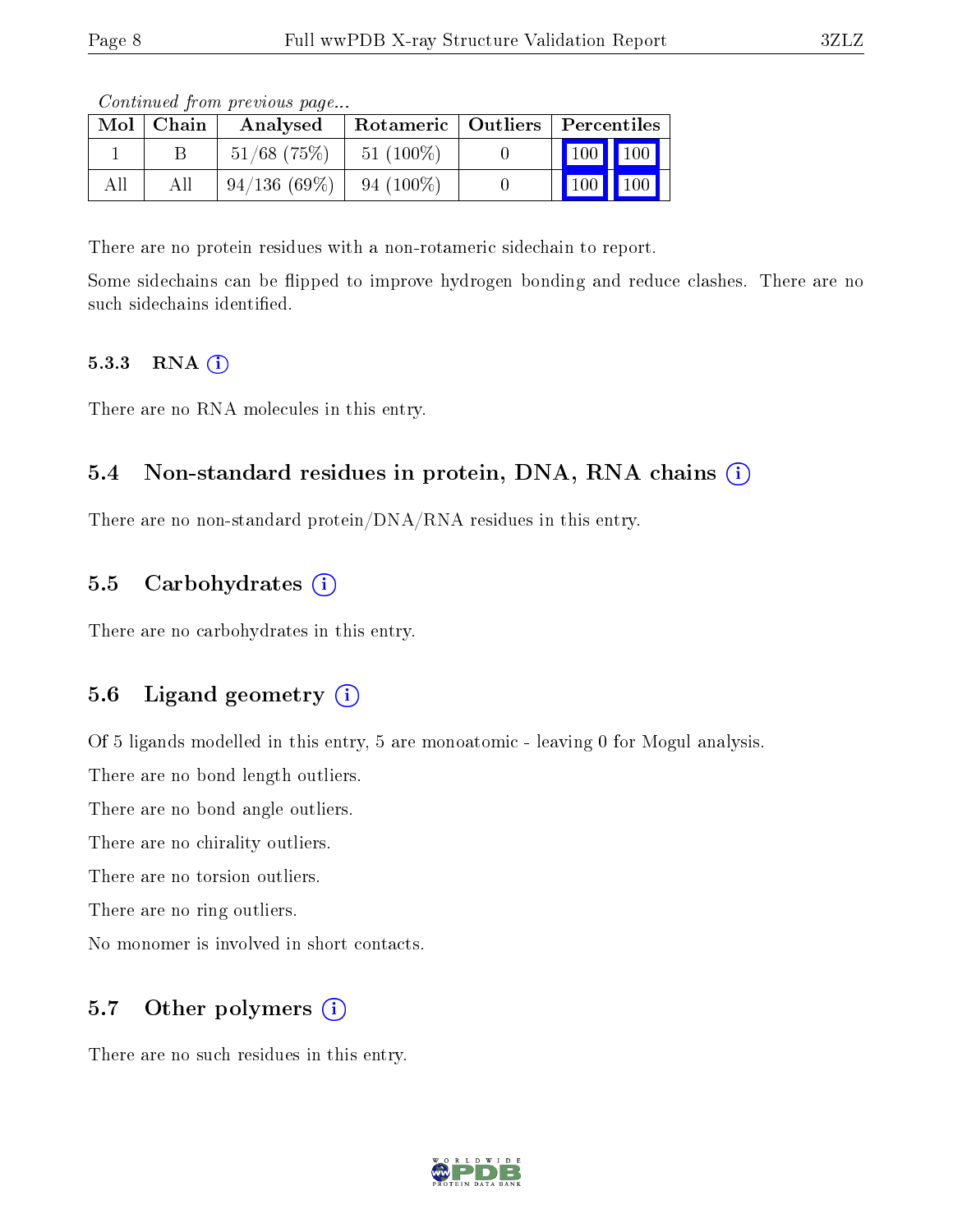# 5.8 Polymer linkage issues (i)

There are no chain breaks in this entry.

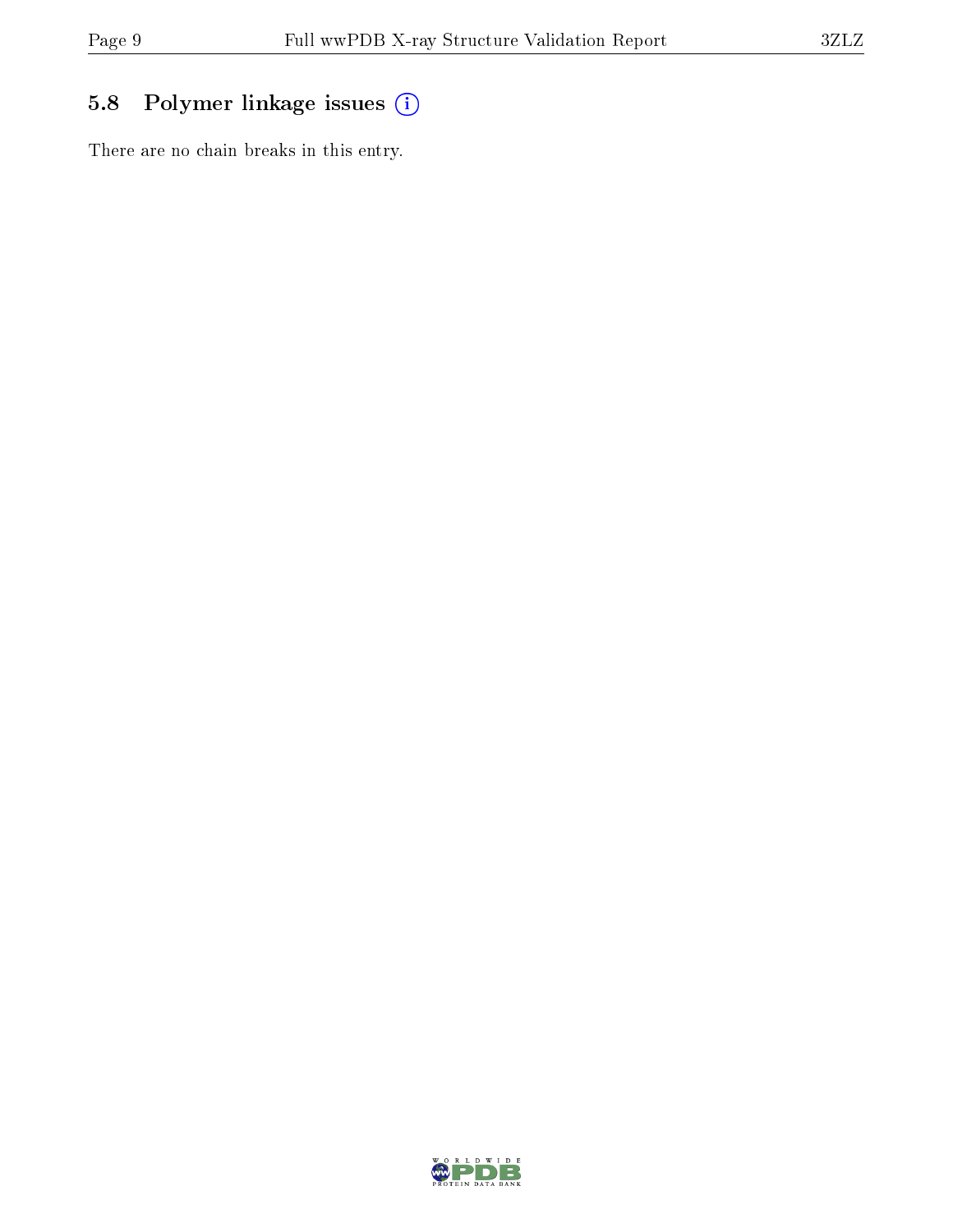# 6 Fit of model and data  $\left( \cdot \right)$

# 6.1 Protein, DNA and RNA chains (i)

In the following table, the column labelled  $#RSRZ>2'$  contains the number (and percentage) of RSRZ outliers, followed by percent RSRZ outliers for the chain as percentile scores relative to all X-ray entries and entries of similar resolution. The OWAB column contains the minimum, median,  $95<sup>th</sup>$  percentile and maximum values of the occupancy-weighted average B-factor per residue. The column labelled  $Q < 0.9$  lists the number of (and percentage) of residues with an average occupancy less than 0.9.

| Mol | Chain | Analysed        | $<$ RSRZ $>$ | $\#\text{RSRZ}{>}2$                           | $OWAB(A^2)$      | $\mathrm{Q}{<}0.9$ |
|-----|-------|-----------------|--------------|-----------------------------------------------|------------------|--------------------|
|     |       | $73/76$ (96%)   | 0.18         | 75 <br>$\parallel$ 75 $\parallel$<br>$1(1\%)$ | 61, 79, 101, 104 |                    |
|     |       | $71/76$ (93%)   | 0.13         | 100<br>$0$ 100                                | 56, 73, 94, 118  |                    |
| All | All   | $144/152(94\%)$ | 0.16         | $\sqrt{87}$<br>$1(0\%)$ 87                    | 56, 78, 99, 118  |                    |

All (1) RSRZ outliers are listed below:

|  |     | $\mid$ Mol $\mid$ Chain $\mid$ Res $\mid$ Type $\mid$ RSRZ $\mid$ |
|--|-----|-------------------------------------------------------------------|
|  | PRO | -30                                                               |

### 6.2 Non-standard residues in protein, DNA, RNA chains (i)

There are no non-standard protein/DNA/RNA residues in this entry.

### 6.3 Carbohydrates (i)

There are no carbohydrates in this entry.

## 6.4 Ligands  $(i)$

In the following table, the Atoms column lists the number of modelled atoms in the group and the number defined in the chemical component dictionary. The B-factors column lists the minimum, median,  $95<sup>th</sup>$  percentile and maximum values of B factors of atoms in the group. The column labelled  $Q< 0.9$ ' lists the number of atoms with occupancy less than 0.9.

| Mol | Type | Chain | $\sim$ Res $^+$ |      |      | $\mid$ Atoms $\mid$ RSCC $\mid$ RSR $\mid$ B-factors( $A^2$ ) | $Q<\!\!0.9$ |
|-----|------|-------|-----------------|------|------|---------------------------------------------------------------|-------------|
|     |      |       | 1075            | 0.90 | 0.20 | 100, 100, 100, 100                                            |             |
|     |      |       | 1074.           | 0.94 | 0.12 | 128, 128, 128, 128                                            |             |
|     |      |       | 1075.           | 0.95 | 0.15 | 108, 108, 108, 108                                            |             |
|     |      |       | 1076.           | 0.96 | 0.14 | 110, 110, 110, 110                                            |             |

Continued on next page...